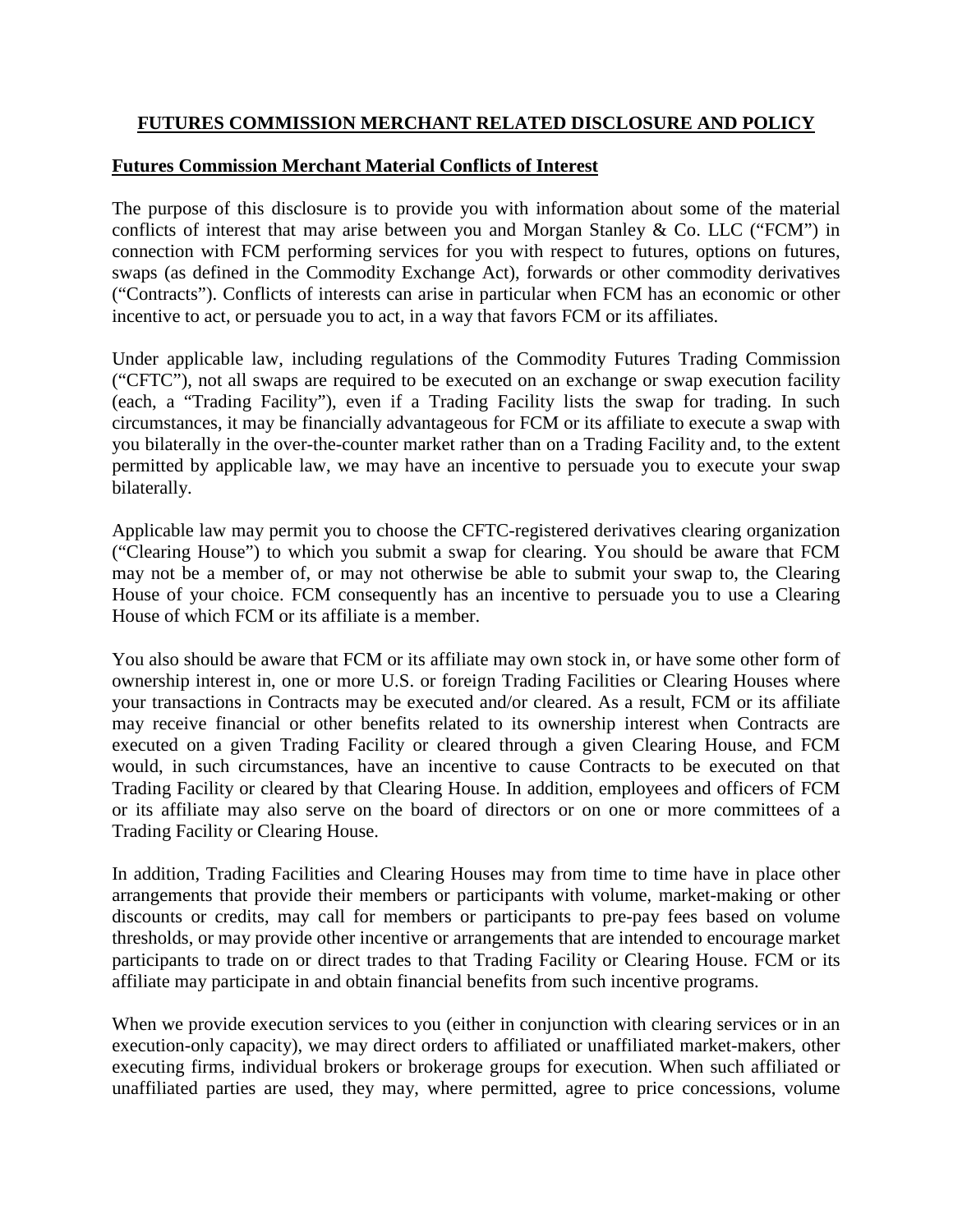discounts or refunds, rebates or similar payments in return for receiving such business. Likewise, where permitted by law and the rules of the applicable Trading Facility, we may solicit a counterparty to trade opposite your order or enter into transactions for its own account or the account of other counterparties that may, at times, be adverse to your interests in a Contract. In such circumstances, that counterparty may make payments and/or pay a commission to FCM in connection with that transaction. The results of your transactions may differ significantly from the results achieved by us for our own account, our affiliates, or for other customers.

In addition, where permitted by applicable law (including, where applicable, the rules of the applicable Trading Facility), FCM, its directors, officers, employees and affiliates may act on the other side of your order or transaction by the purchase or sale for an account, or the execution of a transaction with a counterparty, in which FCM or a person affiliated with FCM has a direct or indirect interest, or may effect any such order with a counterparty that provides FCM or its affiliates with discounts related to fees for Contracts or other products. In cases where we have offered you a discounted commission or clearing fee for Contracts executed through FCM as agent or with FCM or its affiliate acting as counterparty, FCM or its affiliate may be doing so because of the enhanced profit potential resulting from acting as executing broker or counterparty.

FCM or its affiliate may act as, among other things, an investor, research provider, placement agent, underwriter, distributor, remarketing agent, structurer, securitizer, lender, investment manager, investment adviser, commodity trading advisor, municipal advisor, market maker, trader, prime broker or clearing broker. In those and other capacities, FCM, its directors, officers, employees and affiliates may take or hold positions in, or advise other customers and counterparties concerning, or publish research or express a view with respect to, a Contract or a related financial instrument that may be the subject of advice from us to you. Any such positions and other advice may not be consistent with, or may be contrary to, your interests or to positions which are the subject of advice previously provided by FCM or its affiliate to you, and unless otherwise disclosed in writing, we are not necessarily acting in your best interest and are not assessing the suitability for you of any Contract or related financial instrument. Acting in one or more of the capacities noted above may give FCM or its affiliate access to information relating to markets, investments and products. As a result, FCM or its affiliate may be in possession of information which, if known to you, might cause you to seek to dispose of, retain or increase your position in one or more Contracts or other financial instruments. FCM and its affiliate will be under no duty to make any such information available to you, except to the extent we have agreed in writing or as may be required under applicable law.

#### **Derivatives Client Clearing Policy**

The Firm's derivatives clearing business is highly competitive. The OTC Derivative Client Clearing department decides whether to accept a prospective client for derivatives clearing based on various factors which may include, among others: (1) the credit worthiness of the prospective client; (2) the prospective client's market activities, including without limitation the expected volume of trades for clearing and the risk to the Firm associated with those trades; (3) the availability of resources to clear trades for clients; (4) the nature of the prospective client's current relationship with the Firm; and (5) the completion of appropriate account documentation.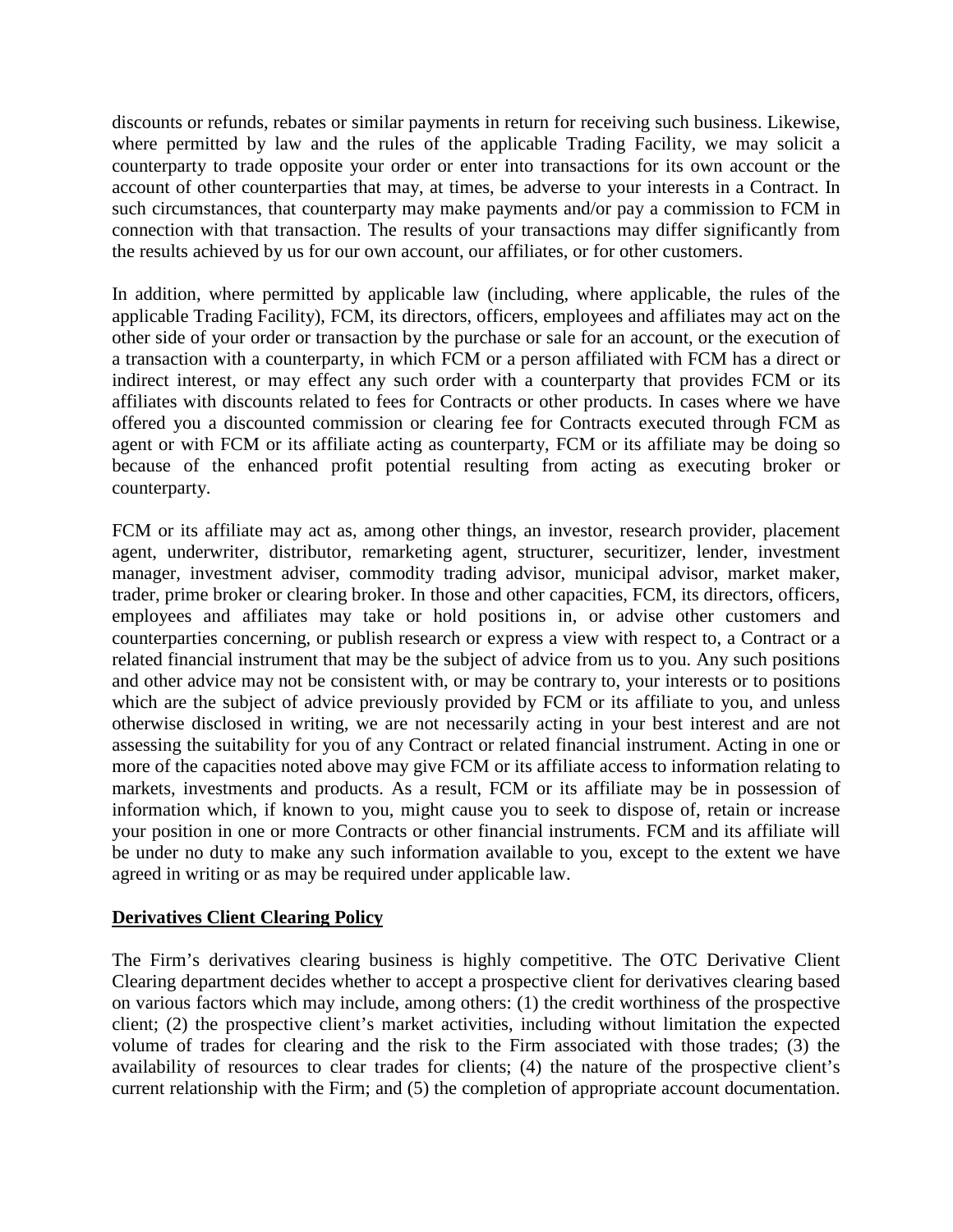The Firm sets price levels for derivatives clearing based on a variety of factors including without limitation the credit worthiness of the prospective client and the expected volume of the trades for clearing. The Clearing Unit may also consider the prospective client's overall trading relationship with the Firm, including without limitation its existing or potential contribution to the Firm's overall revenue.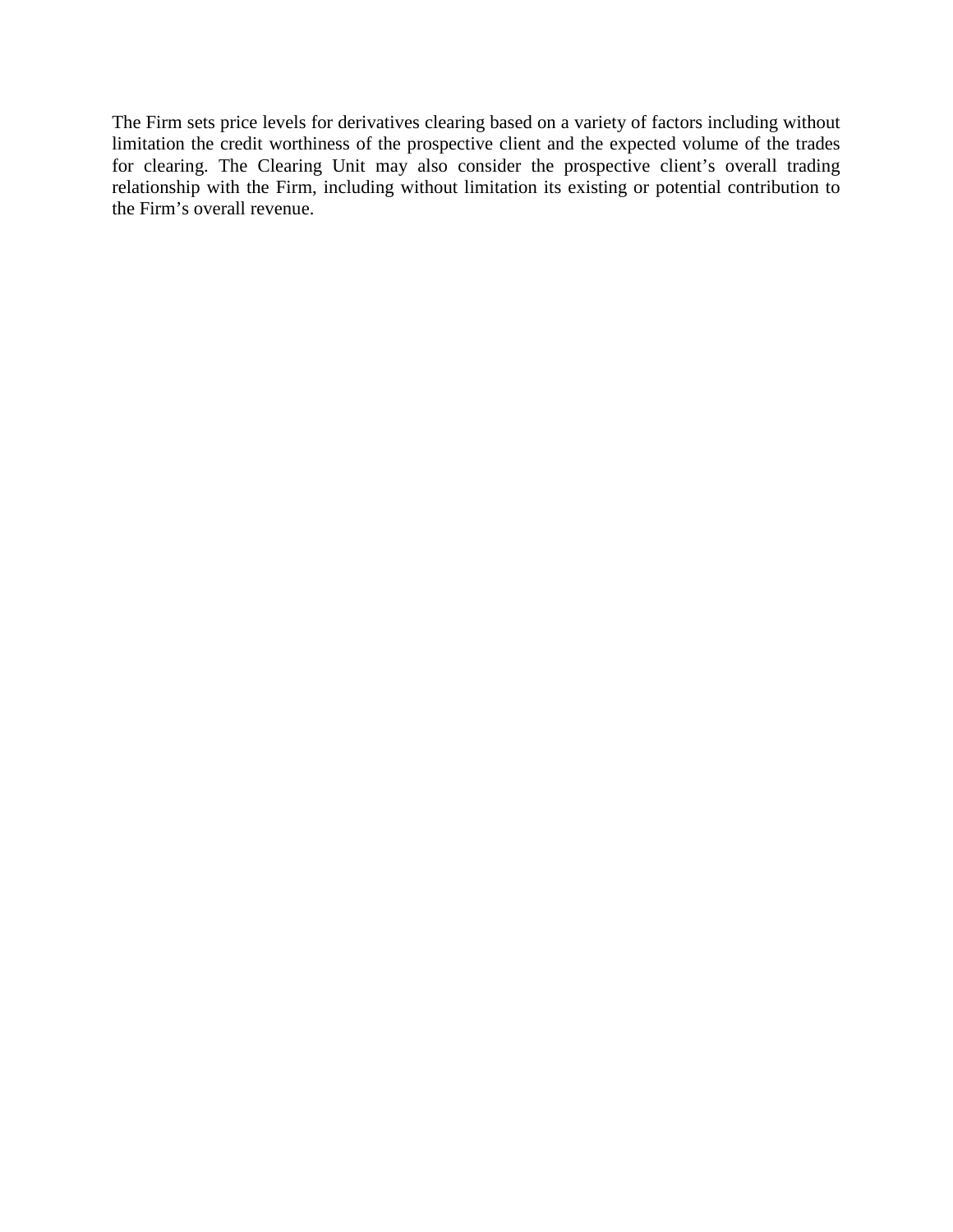# **SWAP DEALER RELATED DISCLOSURE AND POLICY**

#### **Swap Dealer Material Conflicts of Interest**

Morgan Stanley Capital Services LLC, Morgan Stanley & Co. LLC, Morgan Stanley Capital Group Inc., Morgan Stanley Bank N.A., Morgan Stanley Derivative Products Inc. and/or any of their affiliates that are registered with the Commodity Futures Trading Commission as "Swap Dealers" may engage in business with you in capacities other than as counterparty to swap or U.S. Treasury-exempt foreign exchange transactions (collectively, "Transactions"). Such other capacities might include acting as your broker or futures commission merchant in executing orders for securities or futures contracts, providing clearing or custody services, acting as a lender, providing banking services to you, acting as underwriter, placement, or remarketing agent with respect to securities issued by you, providing research services to you, managing investments, acting as a municipal advisor, collateral valuation agent, data provider, or any of the other relevant capacities in which we or an affiliate may act in financial or commercial markets.

There are important differences in the nature of our relationship when we act as counterparty to Transactions, as distinguished from the various other capacities in which we or our affiliates may act. As counterparty to Transactions, we enter into the Transactions as principal, and our interests are directly adverse to yours when we negotiate the terms of a Transaction or related documentation, or make determinations or exercise our rights thereunder. In contrast, in some other capacities, the primary purpose of our or our affiliate's relationship with you may be to facilitate your transacting with other parties as principal, provide advice, or hold financial assets on your behalf.

We may on a regular basis trade (taking long or short positions, or both concurrently) in instruments identical or economically related to your Transactions or the underliers. We may engage in these activities for our own accounts, for accounts under management or to facilitate transactions (including block transactions) on behalf of customers.

We or an affiliate may also act as your counterparty in contractual arrangements that are not Transactions. In such cases, other applicable laws, regulations, internal policies or procedures, or rules of a self-regulatory organization may govern matters such as the handling and execution of orders, standards of care, disclosure of information, conflicts of interest, fees, and compensation or the segregation and control of assets held for safekeeping on your behalf. The duties and standards to which we or an affiliate are subject when acting in such other capacities may differ materially from those that apply when we act as counterparty to Transactions, and may (or may not) afford substantially greater protections to you. **When we act in a particular capacity, we shall have only the duties and responsibilities that pertain specifically to that capacity.** 

Acting in the various capacities noted above or elsewhere may give us broad access to the current status of certain markets, investments and products. For example, we may have investment banking or other commercial relationships with and access to information from the issuer(s) of securities, financial instruments, or other interests underlying your Transactions. As a result, we may be in possession of information, which, if known to you, might cause you to seek to dispose of, retain or increase interests in one or more Transactions. Unless otherwise agreed,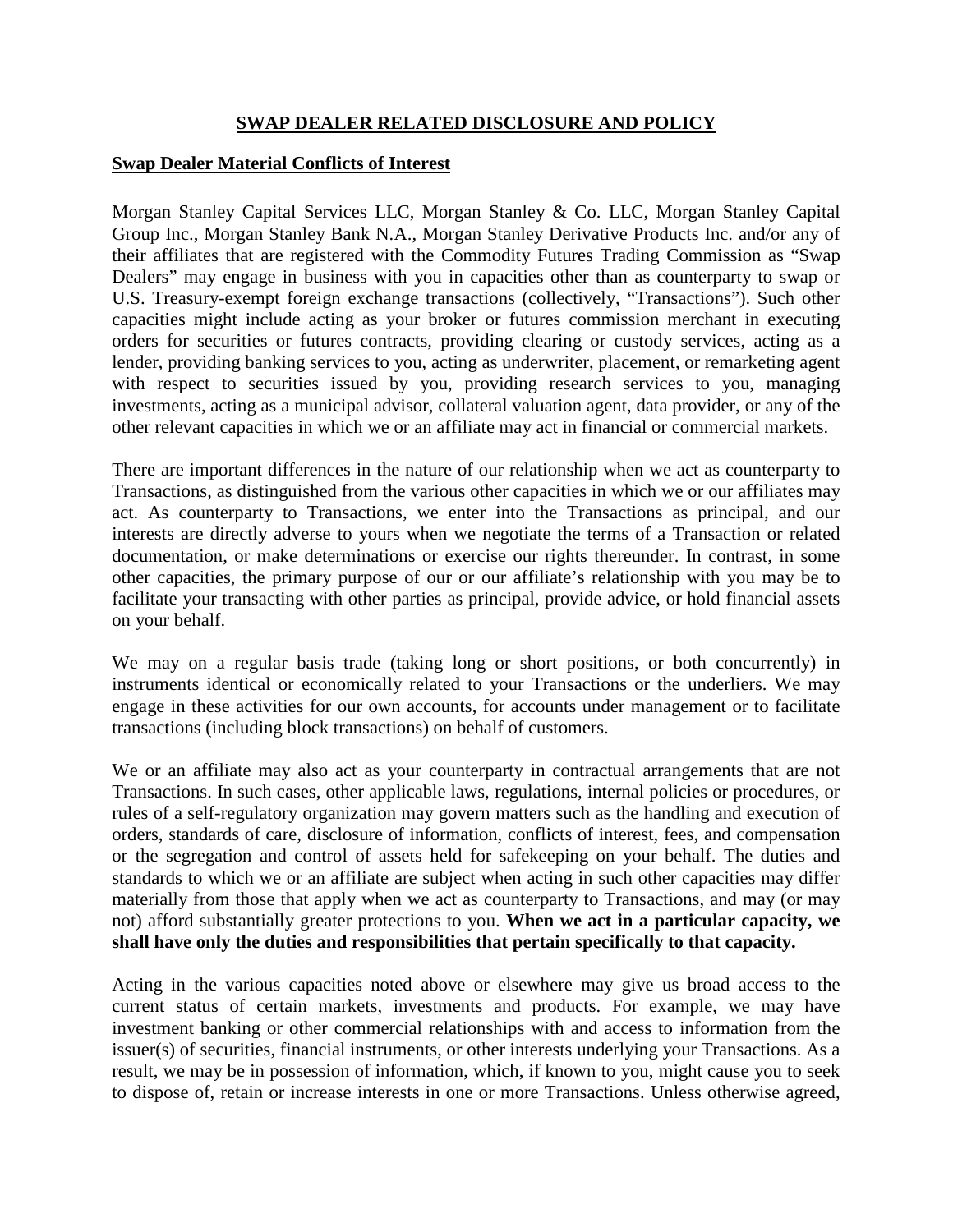we will be under no duty to make any such information available to you, except to the extent that disclosure may be required under applicable law.

Where you provide us with information relating to an order, inquiry, or potential transaction, we may use that information to facilitate execution and in managing our market making and hedging activities.

We may have an ownership or other economic interest (such as the right to receive payment for order flow, reporting or other fees) in a swap execution facility, designated contract market, national securities exchange, or other trading venue on which Transactions may be executed. We may have ownership or other economic interests in a clearinghouse to which a Transaction executed between us could be submitted or given up for clearing. We may have access to one or more trading venues or clearinghouses and not others, and thus may not otherwise be able to submit your swap to the clearinghouse of your choice. We consequently have an incentive to persuade you to use a clearinghouse of which we or one of our affiliates is a member.

Our directors or employees may serve as directors of one or more trading venues or clearinghouses. In such cases, we may derive financial or other benefits if your Transaction is executed and/or cleared at such venue or clearinghouse (for example, through volume discounts). Conversely, it may be financially advantageous for us if a Transaction is executed bilaterally and not cleared (applicable law permitting). For example, we may incur lower funding costs, derive a funding benefit or face more favorable market conditions in which to hedge our exposure resulting from a Transaction.

If we act as your agent for the execution of Transactions, subject to applicable law, we may have discretion to decide where to direct your orders, to solicit persons to trade opposite those orders, or to enter into Transactions opposite those orders for our own account or the account of our affiliates or customers. We may derive financial and other benefits (such as the right to receive payment for order flow, reporting or other fees) from such decisions. We (including an affiliate of your named counterparty) may act as your futures commission merchant or other clearing broker with respect to cleared Transactions. A clearing broker may earn a return from the investment of customer funds deposited to margin cleared Transactions. Accordingly, we may have an incentive to encourage you to use our services (including those of an affiliate) as your futures commission merchant or other clearing broker.

Our financial market activities may, individually or in the aggregate, have the effects noted above, and you should expect that our interests, and the interests of our customers or other counterparties, may at times be adverse to your interests under or in connection with Transactions we conduct with you. **Unless otherwise disclosed in writing, we are not necessarily acting in your best interests and we are not assessing the suitability of the Transaction for you.** 

If you believe you need assistance in evaluating and understanding the terms or risks of a Transaction or the legal, tax, and accounting requirements and results of entering into the Transaction, you should consult appropriate advisors.